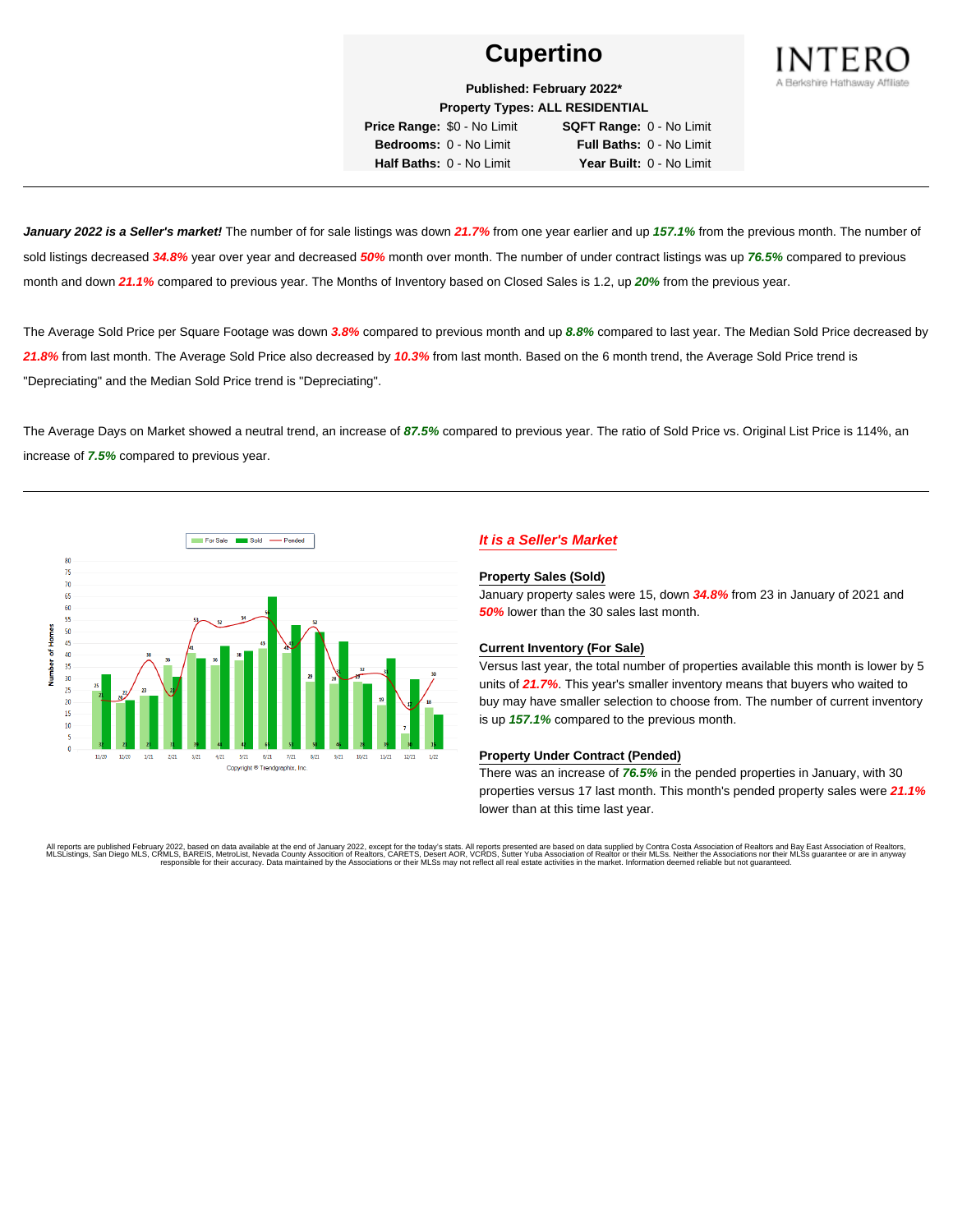

**Published: February 2022\***

**Property Types: ALL RESIDENTIAL**

**Price Range:** \$0 - No Limit **SQFT Range:** 0 - No Limit

**Bedrooms:** 0 - No Limit **Full Baths:** 0 - No Limit **Half Baths:** 0 - No Limit **Year Built:** 0 - No Limit

# **The Average Sold Price per Square Footage is Neutral\***

The Average Sold Price per Square Footage is a great indicator for the direction of property values. Since Median Sold Price and Average Sold Price can be impacted by the 'mix' of high or low end properties in the market, the Average Sold Price per Square Footage is a more normalized indicator on the direction of property values. The January 2022 Average Sold Price per Square Footage of \$1304 was down **3.8%** from \$1355 last month and up **8.8%** from \$1199 in January of last year.

\* Based on 6 month trend – Appreciating/Depreciating/Neutral





#### **The Days on Market Shows Neutral Trend\***

The average Days on Market (DOM) shows how many days the average property is on the market before it sells. An upward trend in DOM trends to indicate a move towards more of a Buyer's market, a downward trend indicates a move towards more of a Seller's market. The DOM for January 2022 was 30, up **76.5%** from 17 days last month and up **87.5%** from 16 days in January of last year.

#### **The Sold/Original List Price Ratio Remains Steady\*\***

The Sold Price vs. Original List Price reveals the average amount that sellers are agreeing to come down from their original list price. The lower the ratio is below 100% the more of a Buyer's market exists, a ratio at or above 100% indicates more of a Seller's market. This month Sold Price vs. Original List Price of 114% is down **1.7%** % from last month and up from **7.5%** % in January of last year.

\* Based on 6 month trend – Upward/Downward/Neutral

\*\* Based on 6 month trend - Rising/Falling/Remains Steady

All reports are published February 2022, based on data available at the end of January 2022, except for the today's stats. All reports presented are based on data supplied by Contra Costa Association of Realtors and Bay Ea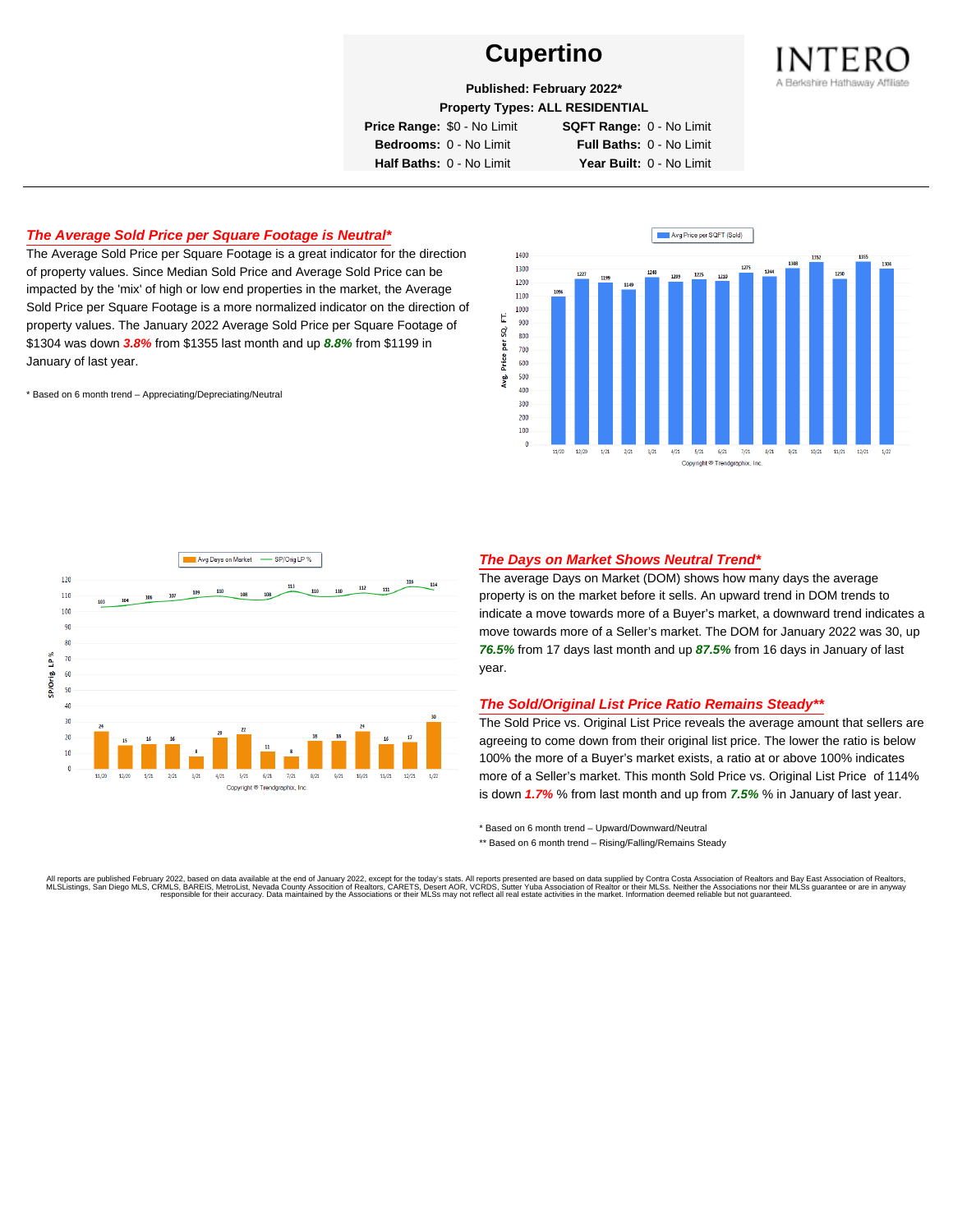

## **Published: February 2022\***

**Property Types: ALL RESIDENTIAL**

**Price Range:** \$0 - No Limit **SQFT Range:** 0 - No Limit

**Bedrooms:** 0 - No Limit **Full Baths:** 0 - No Limit **Half Baths:** 0 - No Limit **Year Built:** 0 - No Limit

## **The Average For Sale Price is Neutral\***

The Average For Sale Price in January was \$2,304,000, up **8%** from \$2,134,000 in January of 2021 and down **13%** from \$2,648,000 last month.

# **The Average Sold Price is Depreciating\***

The Average Sold Price in January was \$2,296,000, up **5.4%** from \$2,179,000 in January of 2021 and down **10.3%** from \$2,560,000 last month.

## **The Median Sold Price is Depreciating\***

The Median Sold Price in January was \$2,001,000, up **1.1%** from \$1,980,000 in January of 2021 and down **21.8%** from \$2,560,000 last month.

\* Based on 6 month trend – Appreciating/Depreciating/Neutral





# **It is a Seller's Market\***

A comparatively lower Months of Inventory is more beneficial for sellers while a higher months of inventory is better for buyers.

\*Buyer's market: more than 6 months of inventory Seller's market: less than 3 months of inventory Neutral market: 3 – 6 months of inventory

#### **Months of Inventory based on Closed Sales**

The January 2022 Months of Inventory based on Closed Sales of 1.2 was increased by **20%** compared to last year and up **428.6%** compared to last month. January 2022 is Seller's market.

#### **Months of Inventory based on Pended Sales**

The January 2022 Months of Inventory based on Pended Sales of 0.6 was the same compared to last year and up **48.6%** compared to last month. January 2022 is Seller's market.

All reports are published February 2022, based on data available at the end of January 2022, except for the today's stats. All reports presented are based on data supplied by Contra Costa Association of Realtors, and beat responsible for their accuracy. Data maintained by the Associations or their MLSs may not reflect all real estate activities in the market. Information deemed reliable but not quaranteed